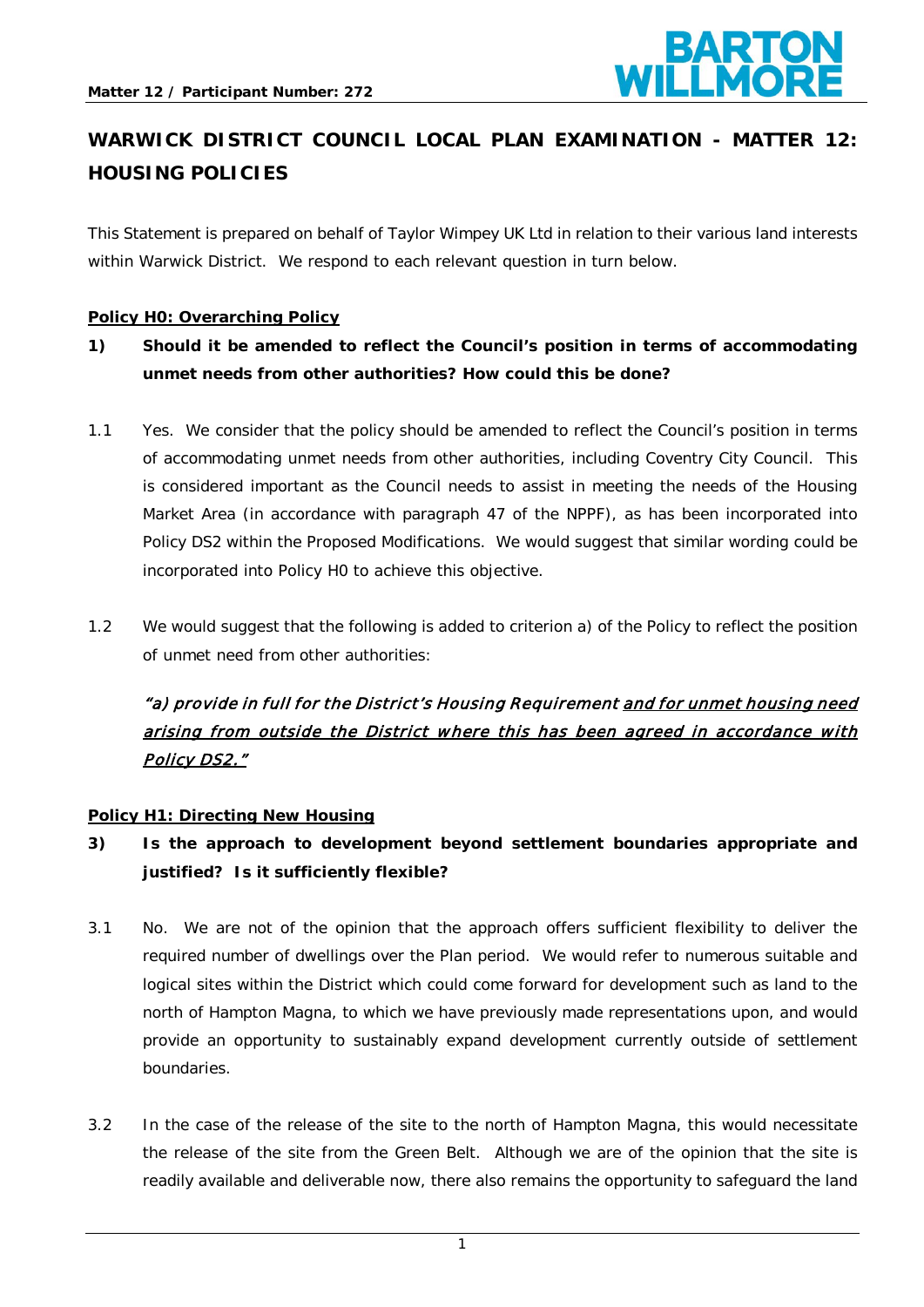

for future development. Without doing so, this leaves the Plan with little room for flexibility and headroom of around 7%. As with a number of sustainable settlements, Hampton Magna is constrained by Green Belt and consequently the opportunity to release further land will not come around again until the next Plan review.

3.3 By safeguarding land such as that to the north of Hampton Magna, this will ensure that the District has identified longer-term areas for growth, ensuring permanence to the Green Belt beyond the Plan period in accordance with paragraph 83 of the NPPF.

### **4) Are the boundaries themselves appropriate and justified? Are any modifications required?**

- 4.1 On the whole we consider that the boundaries to settlements are appropriate and justified.
- 4.2 We have separately made representations to the Proposed Allocation of H28 in Hatton Park, whereby we consider that logically the boundary should be extended along that of Ugly Bridge Road to the east and Smith's Covert to the north. This amendment would allow for the allocation to come forward as a comprehensive development of the site and allow for the sufficient landscaped border to Ugly Bridge Road and Smith's Covert to the north to be incorporated, as well as providing permanent Green Belt boundaries.
- 4.3 We would also comment that the site at Old Milverton is proposed for safeguarded land (Sites H44 and S2) has the potential to come forward during an earlier stage of the Plan period rather than remain as safeguarded land for future development. This would assist in the comprehensive redevelopment of the site as a whole and add additional flexibility to the plan in accordance with the delivery and trajectory proposed which we have previously provided comments upon.
- 4.3 We further consider land to the north of Hampton Magna (east of Birmingham Road) to provide a suitable and sensible site for proposed development which offers logical and permanent boundaries to the Green Belt. We have previously made representations in relation to this site and so will not enter into detail the points previously raised in support of the site.
- 4.4 The site would offer the opportunity to provide additional flexibility to the Plan in terms of the delivery of the required housing numbers to meet the objectively assessed need and that of unmet need of adjoining authorities. The site offers a logical and sustainable extension to a Growth Village, being in close proximity to public transport interchanges and existing services and facilities within the village itself.